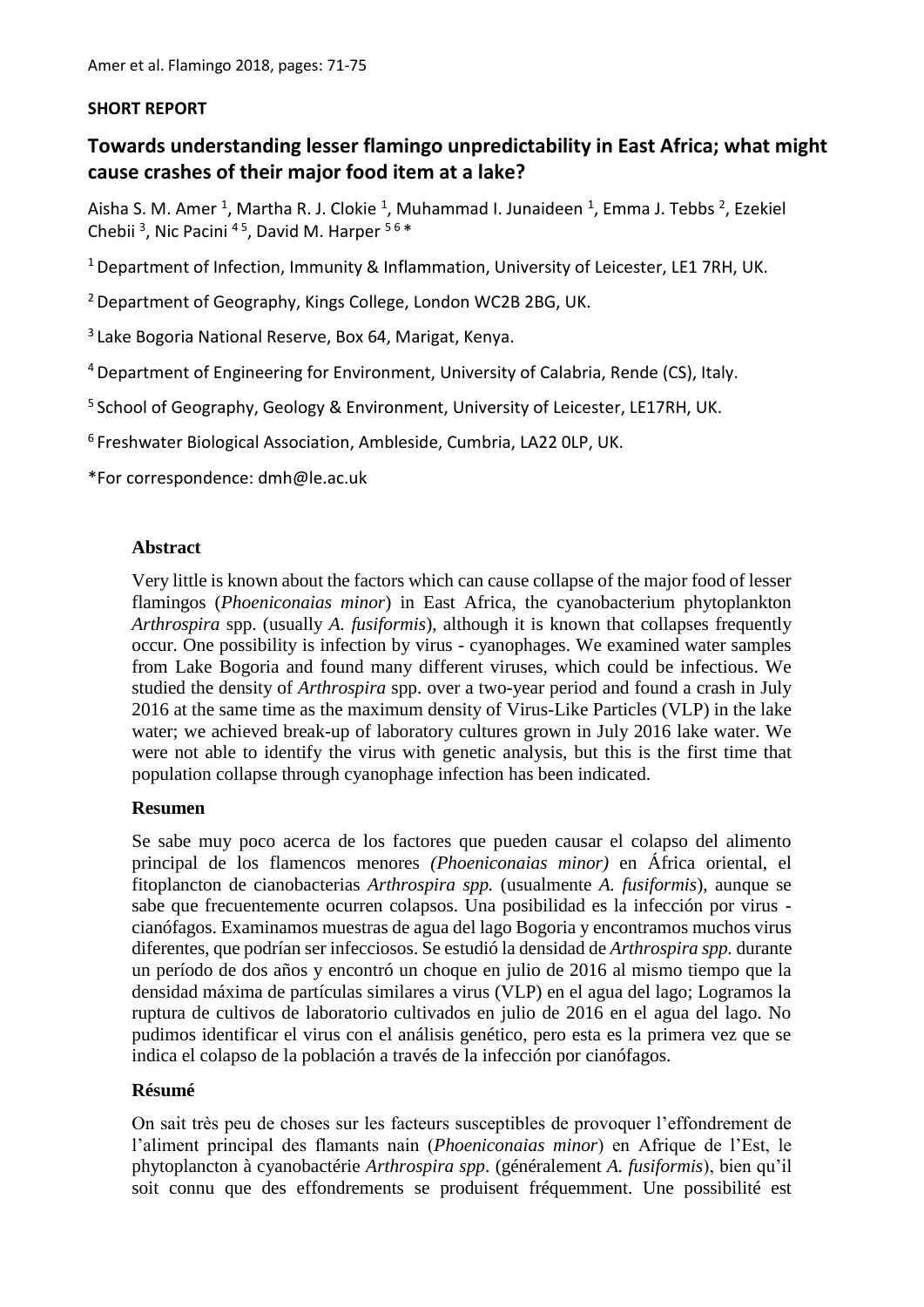l'infection par desvirus - les cyanophages. Nous avons examiné des échantillons d'eau du lac Bogoria et découvert de nombreux virus pouvant être infectieux. Nous avons étudié la densité d'*Arthrospira spp*. sur une période de deux ans et nous avons trouvé un crash en juillet 2016 en même temps que la densité maximale de particules pseudo-virales (VLP) dans l'eau du lac; nous avons réussi à reproduire des effondrement dans les cultures au laboratoire de souches cultivées en juillet 2016 de l'eau du lac. Nous n'avons pas été en mesure d'identifier le virus par analyse génétique, mais c'est la première fois qu'un effondrement de population dû à une infection à cyanophage est mise en évidence.

**-----------------------------------------------------------------------------------------------------------------------------------**

### **Introduction**

The population of lesser flamingos (*Phoeniconaias minor*) in East Africa is believed to be about 1.5 million (Childress et al., 2007), but there has never been a concurrent census in all of the main countries where the species occurs (Ethiopia, Kenya, Tanzania). In the one country where regular counts are undertaken, Kenya, through the annual Nature Kenya/Kenya Wildlife Services water bird count, there have been major differences in the numbers counted on the accessible alkaline-soda lakes (Lakes Bogoria, Nakuru, Elementeita and Magadi) from one year to the next, between a few thousands and over a million (Owino et al., 2001). These dramatic differences have led some ornithologists to believe that the population is under decline (Harper et al., 2016). So too have irregular occurrences of population mortalities (Kock et al., 1999; Ndetei and Muhandiki, 2005; Straubinger-Gansberger et al., 2014).

Those that occurred in August through mid-November 1993 (Kock et al., 1999) and with several hundred thousand deaths in 2000-1 (Harper et al., 2003), were caused by infectious disease at the high densities of birds that can be stressed after flying in from a lake with declining food (Oaks et el., 2006; Harper et al., 2016). Irregular reproductive events in this species, at a single location - Lake Natron, Tanzania - are enough to replace such mortalities and, most recently (July 2018), over 1.1 million birds were counted at Lake Bogoria alone, so the likelihood of a serious population decline is low.

One main reason the birds are unpredictable in their occurrences is that the number of lakes where they can feed is few and their main food, the cyanobacteria *Arthrospira* spp (commonly called Spirulina) that dominates the plankton can wax and wane unpredictably (Kaggwa et al., 2013). Some of the fluctuations in *Arthrospira* abundance are caused by hydrology, because many of the alkaline-soda lakes are shallow, fluctuating in area and in water chemistry considerably according to the rains (Krienitz and Kotut, 2010; Kaggwa et al., 2013). In others, such as Lake Bogoria, a moderately deep lake whose water chemistry is very consistent, crashes in the *Arthrospira* population cannot, at present, be explained by environmental factors (Harper et al., 2003). Large crashes have occurred in the past with locally-dramatic results; a crash in August-September 2004 (Tebbs et al., 2013), for example resulted in the complete deoygenation of the lake through decomposition of the cyanobacterial mass, producing an odour that was detected up to 10 miles away and resulting in a total departure of lesser flamingoes (William Kimosop, pers comm.).

### **Evaluation**

## Cyanophage causes of *Arthrospira* bloom collapse

We have been examining the possibility that *Arthrospira* crashes are caused by infection of viruses, cyanophages, because it has no grazers other than lesser flamingoes. It is known that cyanophages can control populations of marine cyanobacteria, but freshwater species have rarely been investigated before. We found that potential agents were abundant in appropriately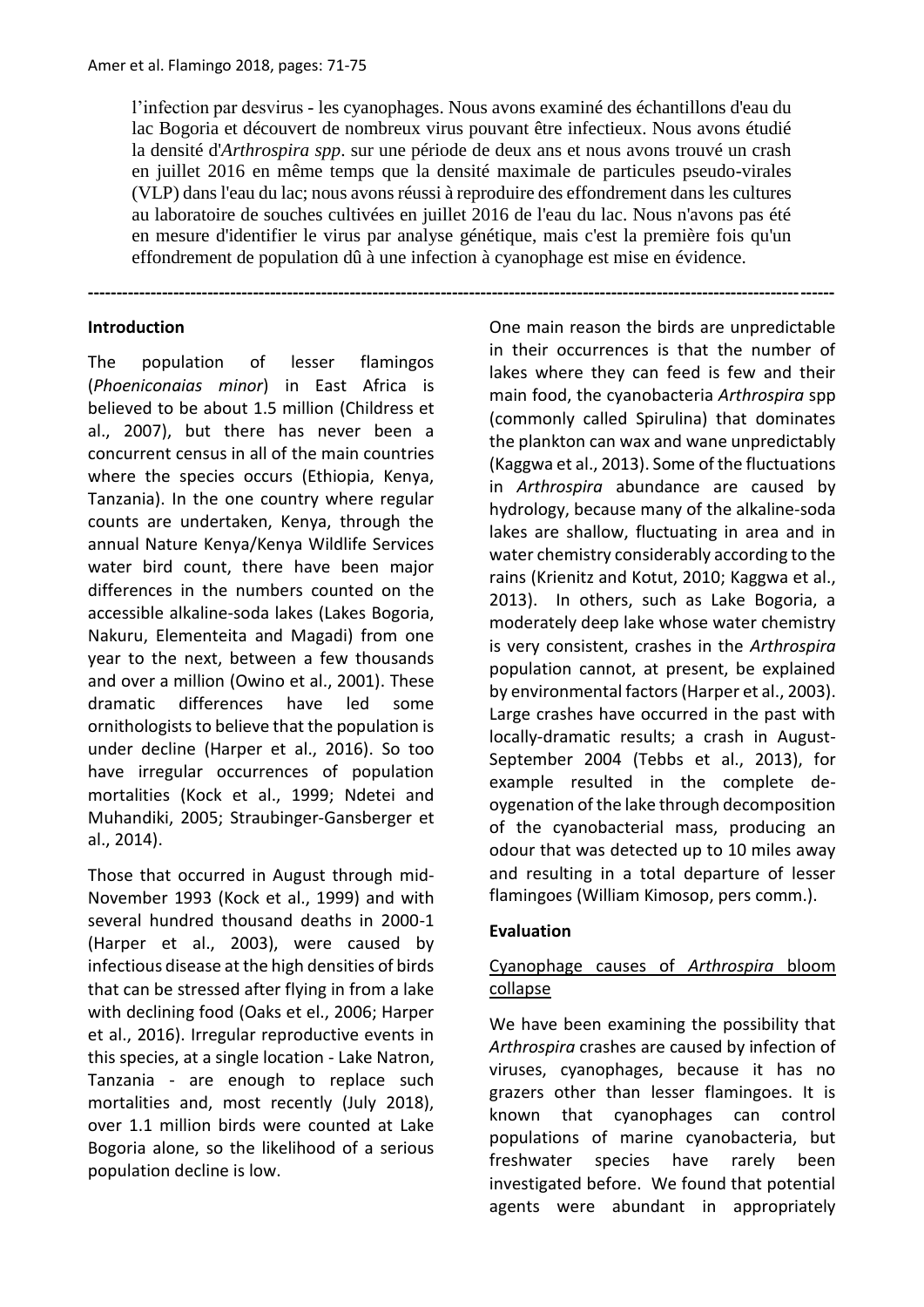filtered water, examined under the Transmission Electron Microscope, TEM, (Figure 1). The dominant types of phage were of the Siphoviridae, Myoviridae and

Podoviridae morphotype, however a large proportion of indistinguishable phage types mean further anatomical study is necessary.



*Figure 1: TEM photographs of virus from Lake Bogoria water. Scale bar = 100 nm; a) Myoviridae morphotype, b) Siphoviridae morphotype, c) Podoviridae morphotype*

We collected weekly samples of water from the lake between May 2015 and May 2017, examining *Arthrospira* density and biomass as chlorophyll 'a'. The lake was very high during this period, due to heavy rains that have been experienced in this central part of the Eastern Rift Valley since 2010, and its conductivity was initially about half the 'normal' level due to dilution but rising from  $41 - 66$  mScm<sup>-1</sup> over this period, compared with the usual concentration of 72-77 mScm<sup>-1</sup>. The biomass of *Arthrospira* was also lower than it had been recorded by several authors during the late 20th-early 21st Century, fluctuating between 180 and 350  $\mu gL^{-1}$ , but gradually increasing with over the two years (Figure 2). We found that a population crash occurred in July 2016, which was coincident with Virus Like Particles (VLPs) resembling phages in the lake water detected at their highest density (1.755 x  $10^8$ ) mL-1 ) over the study period, using a 'NanoSight' instrument. VLPs were also detected within *Arthrospira* sections under Electron Microscopy. Laboratory cultures of *Arthrospira* in lake water with VLPs showed

symptoms of phage infection within 5 days of incubation, as appearance of visible fragments of filaments, which indicate of host cell lysis.

#### **Conclusions**

We have tried to identify the viruses using genetic sequencing, but metagenomic results showed no hit with any in the Genebank Database, most likely because the database does not contain enough virus genomes at present. The greatest probability is that the cyanophages may be RNA viruses ((+) ssRNA virus), based on their size. A natural progression of our study would thus be to perform RNA sequencing, as this would provide definitive evidence as to whether the particles observed in the lake water are phages, also those seen within *Arthrospira,* or just natural cell inclusions. Nevertheless, we provide here and will shortly publish in full, the first evidence that an *Arthrospira* population crash in one lake could well have been caused by virus infection.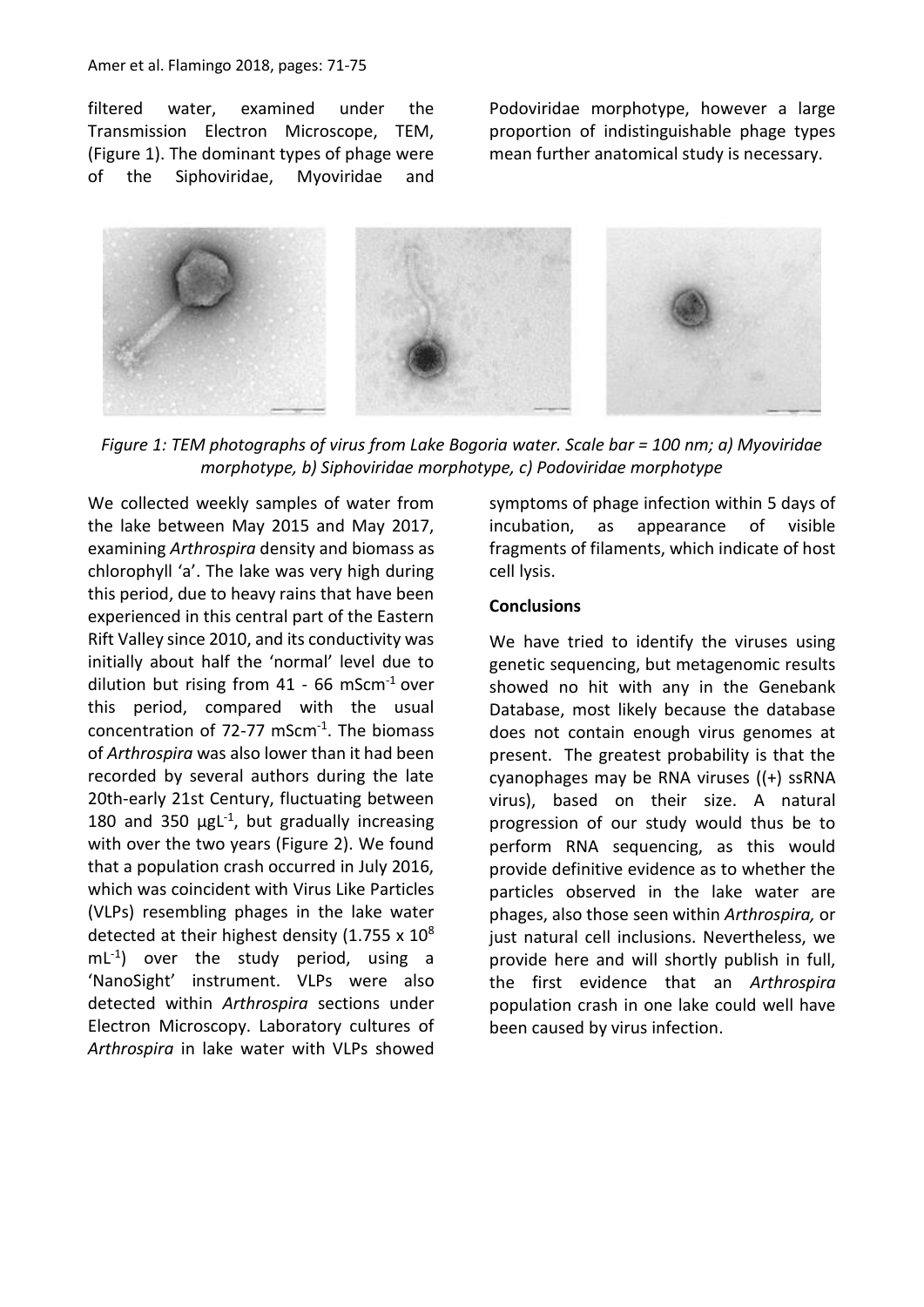

*Figure 2:* Arthrospira *density at Lake Bogoria 2015-7 as Chlorophyll 'a' biomass calculated from Landsat satellite images using the formula of Tebbs et al. (2013).*

#### **Acknowledgements**

This work was carried out whilst DMH & NP were affiliated to the National Museums of Kenya and with a NACOSTI Research Permit issued to DMH. We thank the Senior Warden at Lake Bogoria National Reserve and the Local Community for access permission to collect samples and process them in the laboratory at Reserve HQ. We thank the Libyan Government for funding the PhD of ASMA, which made all this work possible.

#### **References**

Childress, B., Nagy, S. & Hughes, B. (2007). International Single Species Action Plan for the Conservation of the Lesser Flamingo (*Phoenicopterus minor*). CMS Technical Series No. 18, AEWA Technical Series No. 34: Bonn, Germany.

Harper, D. M., Childress, R. B., Harper, M. M., Boar, R. R., Hickley, P., Mills, S. C., Otieno, N., Drane, T., Vareschi, E. & Nasirwa, O. (2003). Aquatic biodiversity and saline lakes: Lake Bogoria National Reserve, Kenya. *Hydrobiologia,* 500**,** 259-276.

Harper, D. M., Tebbs, E., Bell, O. & Robinson, V. J. 2016. Conservation and Management of East Africa's Soda Lakes. *In:* SCHAGERL, M. (ed.) *Soda Lakes of East Africa.* Switzerland, Springer

Kaggwa, M. N., Gruber, M., Oduor, S. O. & Schagerl, M. (2013). A detailed time series assessment of the diet of Lesser Flamingos: further explanation for their itinerant behaviour. *Hydrobiologia,* 710**,** 83-93.

Kock, N. D., Kock, R. A., Wambua, J., Kamau, G. J. & Mohan, K. (1999). *Mycobacterium avium*related epizootic in free-ranging lesser flamingos in Kenya. *Journal of Wildlife Diseases,* 35**,** 297-300.

Krienitz, L. & Kotut, K. (2010). Fluctuating algal food populations and the occurrence of lesser flamingos (*Phoeniconaias minor*) in three Kenyan Rift Valley lakes<sup>1</sup>. Journal of *Phycology,* 46**,** 1088-1096.

Ndetei, R. & Muhandiki, V. S. (2005). Mortalities of lesser flamingos in Kenyan Rift Valley saline lakes and the implications for sustainable management of the lakes. *Lakes &*